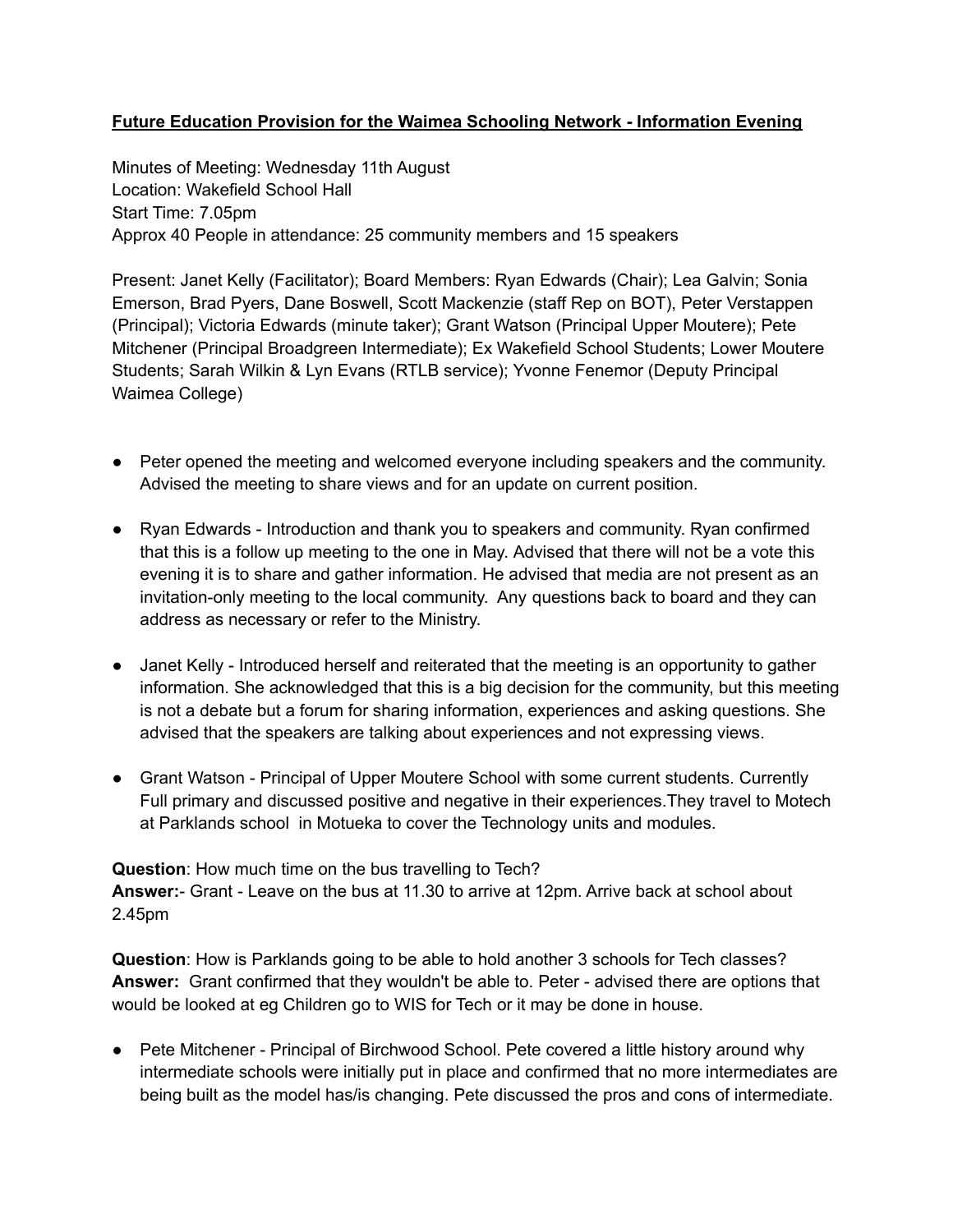In his experience every child is different and it depends on your child as to which path suits them better.

**Question**: At Intermediate would you get full tech?

**Answer:** Every school is different, but with Broadgreen the children have 2 sessions 1.30min a week. Specialist for 6 weeks.

**Question:** So would my child be better off at Intermediate?

**Answer:** Totally depends on your child and the school.

● Ex Wakefield Students gave their opinions about moving into Intermediate from Wakefield School.

# **NO QUESTIONS**

● Lower Moutere Students (Full Primary) discussed their experience of full primary and had a focus on needs for children with higher learning needs finding full primary setting easier to deal with. 1 transition to college easier than 2 transitions

# **NO QUESTIONS**

● Sarah Wilkin & Lyn Evans (RTLB Service) Sarah confirmed that they had attended the meeting in May and she found it great to see the community here again. She acknowledged that change to a full primary school was a very important decision. Sarah explained about RTLB and who they were. She explained that RTLB service is trained specialist teachers with experience in all settings. They support people across the Nelson bays region. She highlighted that all schools work hard to meet the needs of the students. Sarah confirmed that there are families that may need additional support and that is what the RTLB service provide. Transition is a huge part of their job and they will be on hand whatever decision is made.

# N**O QUESTIONS**

● Yvonne Fenemor - (Deputy Principal Waimea College)

Yvonne congratulated the students for their public speaking. She advised that the Principal could not be present as had other school commitments. Yvonne provided a background to her teaching history across the Nelson schools. Yvonne acknowledged that transition is difficult whether from full primary or Intermediate but the College will support students when they move to college and will adapt the transition programme to the type of school the child is coming from. Yvonne reiterated that this decision is important but asked the community to remember that the children should be at the heart of this decision and not what is easiest. Yvonne's experience shows that full primary can be more connected to the community. She touched on current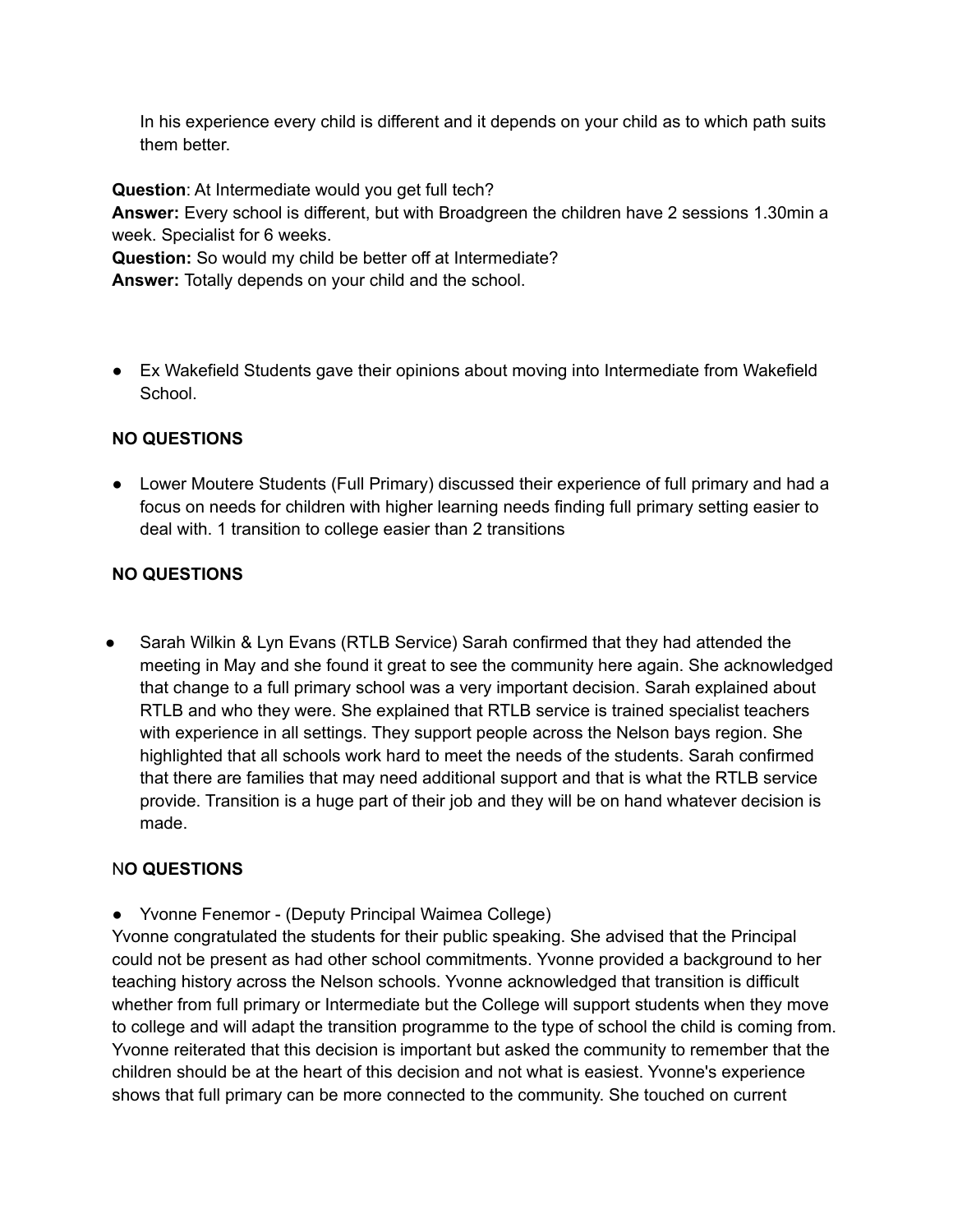research into 1 transition to year 9 and if it is better for children. She advised that some children thrive off 1 transition whereas others excel with 2 transitions. It all depends on the child and more important that parents are involved. She confirmed that Intermediate do provide lots of opportunities, but so do full primaries.

**QUESTION:** Have you noticed the needs of children from full primary differ in year 9 from non full primary - are they more frightened or more prepared?

**ANSWER** - Different children have different responses. Yvonne said that no real noticeable difference beyond the child

**QUESTION:** If WIS is at capacity how is the college looking? Is this an issue? They must be developing at the same time?

**ANSWER:** Yvonne confirmed that Yes college is over capacity at the moment. 17 new classrooms are being built and she feels they are lucky at the moment. They have fabulous new resources when completed and will no longer be at capacity. WIS are at capacity and are also having new rooms built. MOE working at what will happen in the whole area as more people are moving here.

Speakers finished and left at 8.10pm

- Peter confirmed that the school does currently have enough room to expand to a full **Primary**
- Ryan confirmed that the Board are aware that Technology is a huge concern for the community and this area definitely needs more answers from the MOE. He reiterated that the Board will not be pushed or rushed into a final decision and again stated that no decision has been made.

**QUESTION:** Have the board had any further clarification or answers from the Ministry around the questions asked following the last meeting?. Anything further update? **ANSWER:** Peter - yes they have been shared - Peter then went over the questions and the answers that have been shared with the community.

**QUESTION:** Who make final decision **ANSWER:** Sonia and Ryan confirmed The Board.

# **QUESTION:** Why not the community?

**ANSWER:** Sonia explained that the Board have been instructed by the ministry that it is a board decision. Board has been tasked with scenarios and they need to consult the community for input and feedback.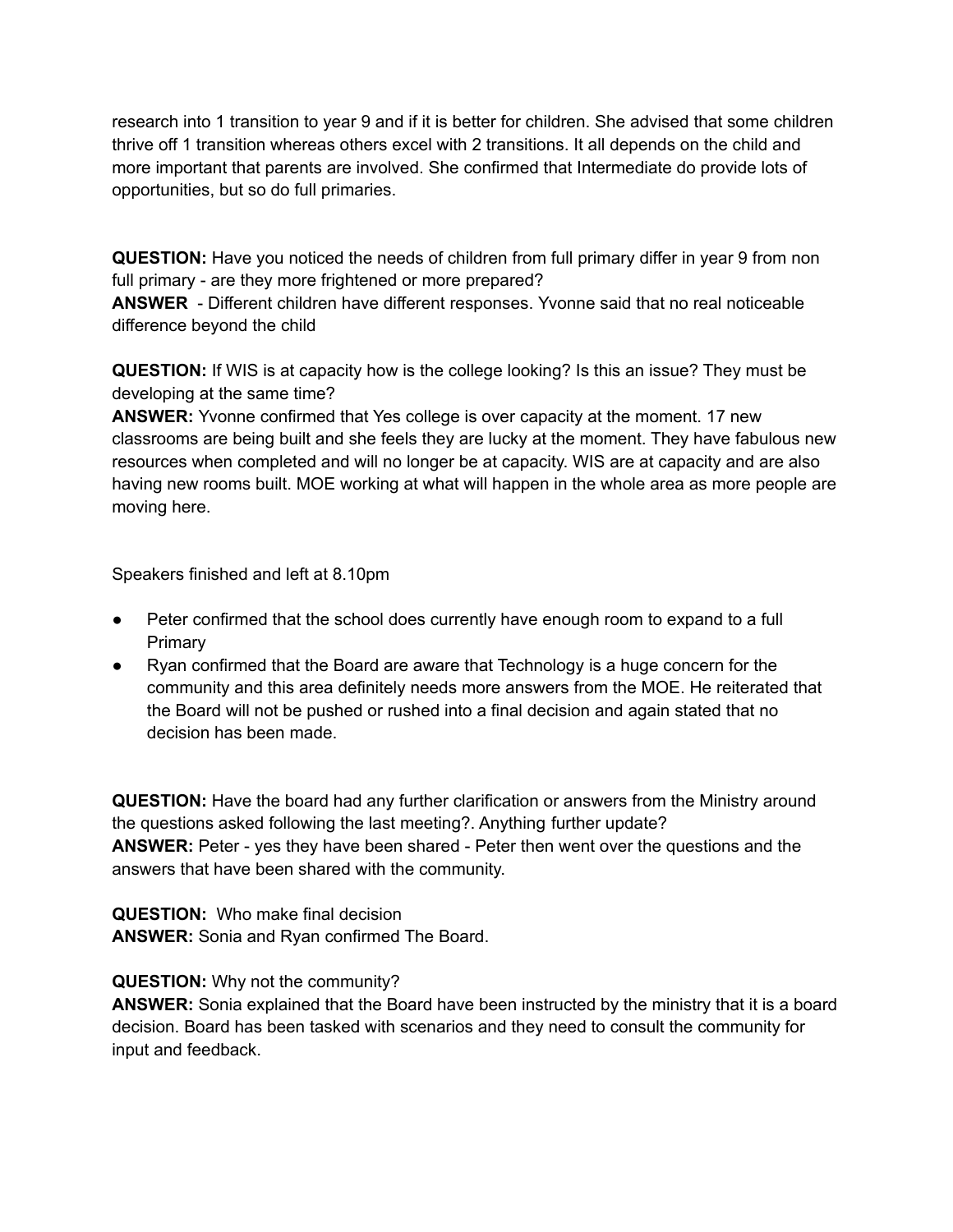**QUESTION:** If board members making decision how many board members have had children gone through WIS **ANSWER:** Sonia yes, Scott Yes

**QUESTION:** Have you thought of us parents who have been in school for many years? Maybe the change could be brought out to new parents so new parents are aware that school is going to year 8 when their children start their school years.

**ANSWER:** Ryan explained that the minimum amount of time is a year. If the decision is to move to a full primary then the change will be made with an appropriate timeline.

**QUESTION:** Would the Board have much say on timings? **ANSWER:** Ryan confirmed yes MOE said they will not force a decision and not inflict a timeline.

**QUESTION:** Putting back to the Board to make a decision is ok, but there is not a choice as the intermediate school is bulging. How will they make the school take more? It seems like it has to happen as they are at capacity - so is there really an option? Not sure there is a choice? **ANSWER:** Scott confirmed there is definitely a choice. Ryan said MOE has repeatedly confirmed that it is our decision. There is no pressure to say yes. Janet advised that this is an unusual position as usually it is the school that approaches the ministry about changing to full primary and not the Ministry approaching the school as in this situation.

**QUESTION:** MOE have obviously extended the date of decision as thought that an answer on this decision was now overdue?

**ANSWER:** Ryan said that was most likely his slip. The Board have not said when a decision will be made but are just talking dates for communication. MOE has not applied pressure. Board don't want it to go on too long so are trying to gather info and share.

**QUESTION:** What is the capacity of the school to go to full Primary. What is the cost of that e.g. losing a music room?

**ANSWER:** Peter confirmed that yes some of those spaces would be used up. Property available to the school is as per roll. The roll is smaller now than it was when the additional classrooms were built so we have luxury of space at the moment. Unless roll grows there will be no new buildings and current classrooms used for music etc will have to be utilised in other ways.

**QUESTION:** At what point can we find out about what the tech modules will look like? Helpful to know more and potentially in a more visual way to help with decisions so people don't close their mind?

**ANSWER:** Sonia advises this is a struggle as not the only school so no commitment from MOE about how tech will be provided. Ryan confirmed that as soon as the Board knows - you know. If we go first then Tech could be at WIS until an alternative is arranged.

Peter has done some research and looked at other schools of how they do tech and how it could be run. He is investigating options that could be available as there are other ways of doing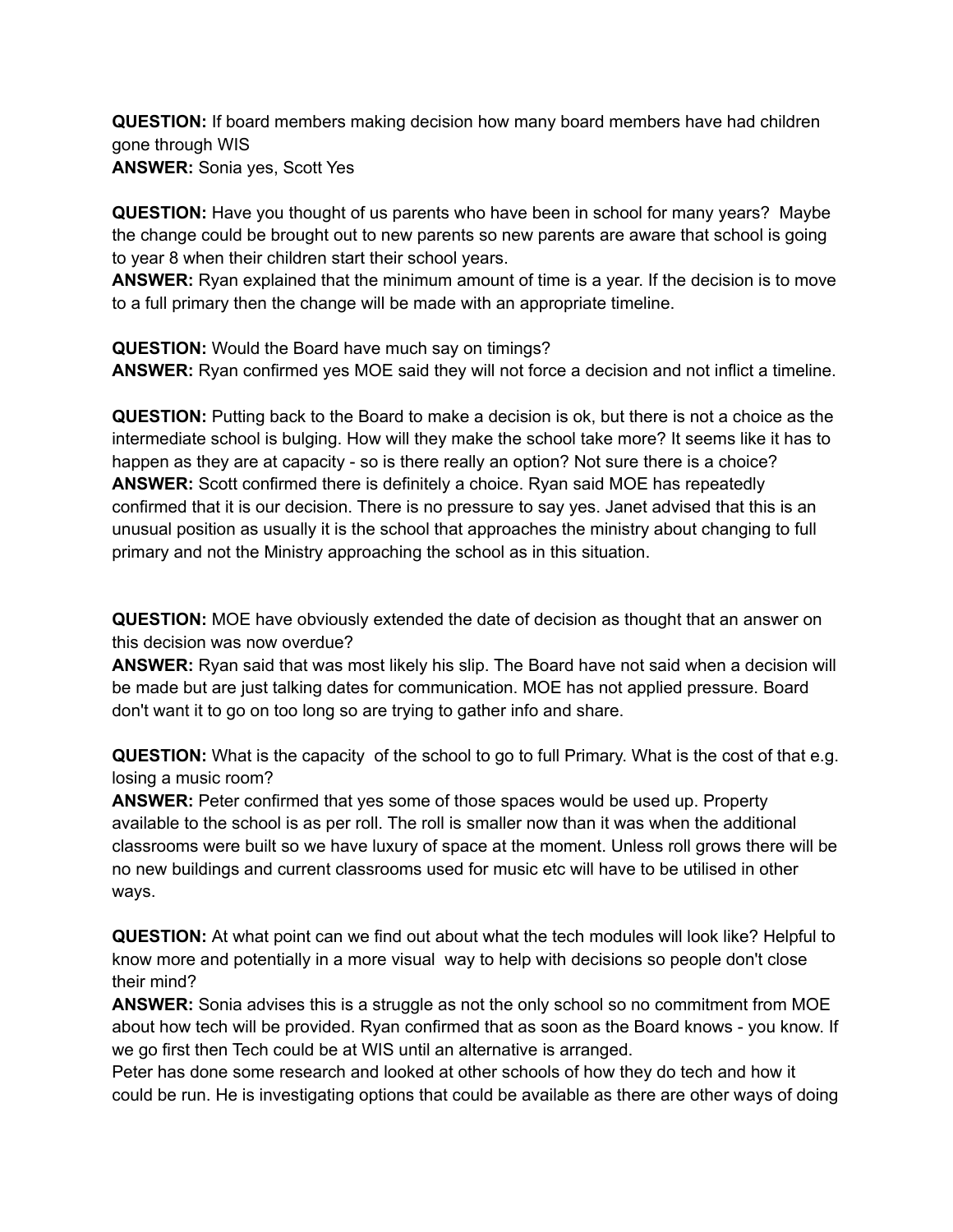it that don't immediately spring to mind; for example, some schools do all the tech programme in-house.

Member of the Community suggested that there is lots of talent within the community that could be used to help run tech and extension activities.

Member of the Community have moved here from Invercargill and a Full Primary school. They voiced that a country school can provide opportunities with sustainability projects, pouring concrete, eat off the land, and working on a farm. Wakefield presents a rich environment that our students could benefit from hands on.

**QUESTION:** What is the impact on WIS if we go there for Tech? Will the children currently at WIS not get as much available?

**ANSWER:** Peter said that it would need to be clear and would need to be confirmed that they would have capacity so there is as little disruption. This is something that would need to be worked through. WIS wouldn't lose out as teaching would come back to WIS

**QUESTION:** Is there provision being made for module type things kids can participate in as they have way more stuff there now. They have 70+ to choose from. If we have a full primary lots of kids to miss out?

**ANSWER:** Sonia said modules range from chess, sport, drama, origami etc. She thinks that it would be interesting to see how many get used.

Peter said that it is about the curriculum that you deliver to year 7 & 8. If we go to a full primary we have to generate the richest curriculum. May not look like modules but it will be the richest experience that can be delivered.

Ryan confirmed that those conversations still need to be had and the board doesn't know the answers yet. There are many options to look into and advise. Peter has a background in moving a school to full primary.

**QUESTION:** If Wakefield does become a full primary will there be more support for mental health services?

**ANSWER:** Peter confirmed that this is a great question. Schools up to year 8 do not receive staffing for counsellors and we are pushing for this to change. We've had some service recently due to Covid funding but this has stopped. WIS does have some ongoing access to counselling support.

**QUESTION:** Is there a transition plan for moving forward in the long term? A Concern for kids in years 2,3,4,5 so what does the plan look like? I challenge the board for a transition plan. Has to be done properly and everything is in place and ready.

**ANSWER:** Sonia replied that this is something that we do before we have a decision as we need to be sure that we can develop the curriculum. Years 2 & 3 may not need transition as kids are adaptable and will make it normal quickly.

# **QUESTION:** Why was WIS not here?

**ANSWER:** Peter confirmed that WIS were invited and there have been many conversations with the principal Justine. Peter confirmed that she was willing to be here but unfortunately was busy.